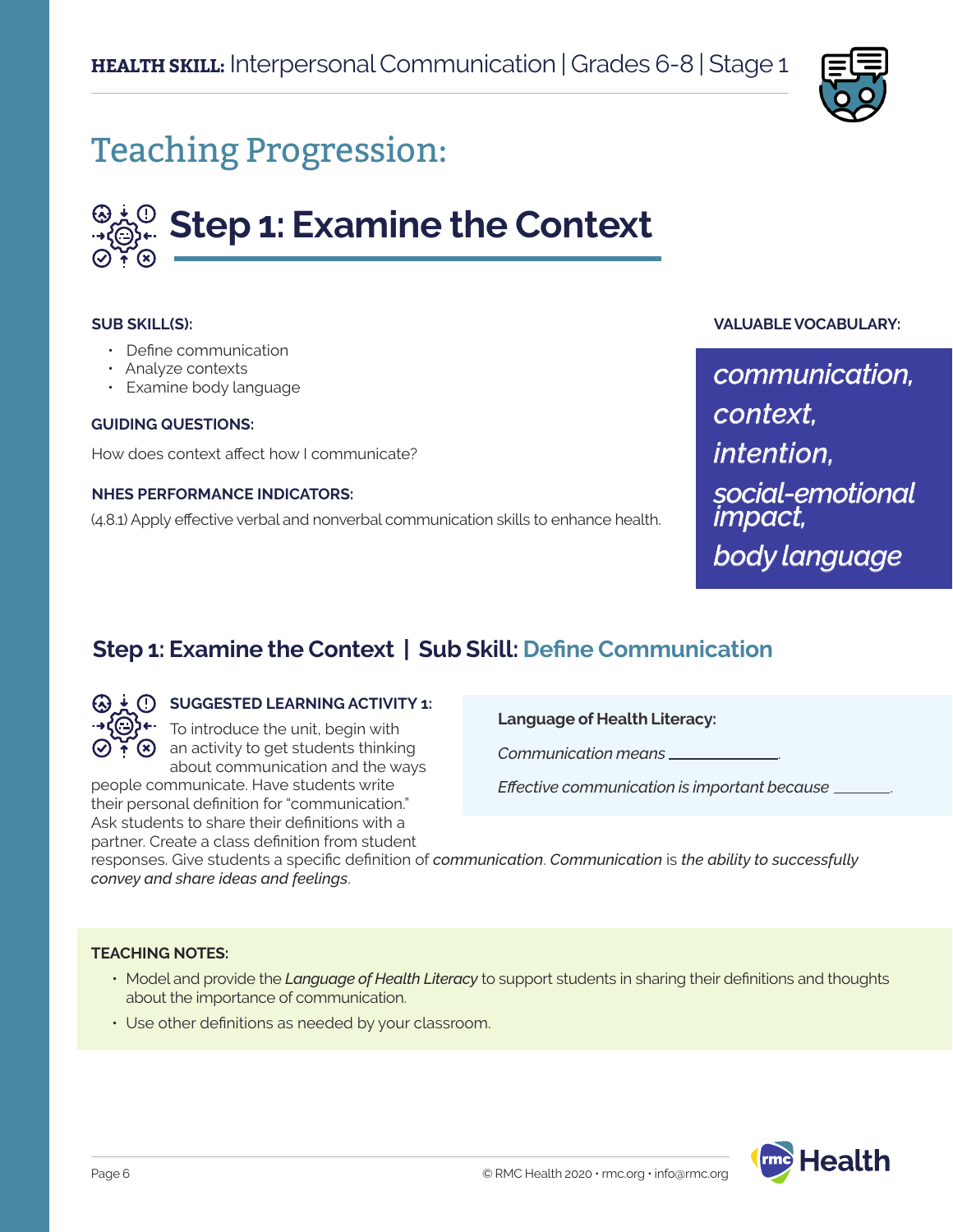

## Teaching Progression: **Step 1 | Examine the Context (Cont.)**

## **Step 1: Examine the Context | Sub Skill: Analyze Contexts**



#### **G**) **SUGGESTED LEARNING ACTIVITY 1:**

 $\leftrightarrow$  $\bigodot$   $\leftarrow$  Explain to students that the first  $\bigcirc$  if  $\circ$  step in effective communication is to determine how you should

communicate depending on the context. Define *context* for students. *Context* is *the situation or environment in which they are communicating*. Use other definitions as needed by your classroom.

Tell students that they will practice communication techniques to be more effective communicators in various contexts. To get students to start thinking about how context affects the way they communicate, have students demonstrate greeting different people in different contexts with a partner (make a list of famous people, athletes, presidents, religious figures, etc). Ask students to think about why they chose that greeting and what impression they hope to have on the person they are meeting?

#### **Language of Health Literacy:**

*When I am in (situation), it is important to communicate by* .

*If (is happening), I must be aware of when communicating.*

*Depending on the context, I may need to when communicating.* 

*I* am in \_\_\_\_\_\_\_\_ (setting), which means I should \_\_\_\_\_ *when communicating.*

*People around me are* , *which means I should when communicating.* 

*I* need to make sure I am <u>because</u> those are the *stated rules of this setting.*

Following the context activity, have students reflect in writing. Ask students the following questions:

- How can context change the way you choose to communicate?
- Why do people change their communication style to match the context?



#### **G**) **SUGGESTED LEARNING ACTIVITY 2:**

 $\leftrightarrow$ ( $\ominus$ ) $\leftrightarrow$  Explain to students that this skill takes observing their surroundings to better gauge how to act and respond. To get students to practice changing their behavior depending on the context, have students act out how they would communicate given different contexts. Place students in small groups. Show students

different images of environments that would require them to communicate with others. Have students practice observing the context by explaining the situation and acting out how they think people are expected to communicate in each environment.

Faciliitate a class discussion to debrief the activity with the following questions:

- How do you know how to act in different contexts?
- What clues in a given context help you determine how to communicate?

#### **TEACHING NOTES:**

- Examples of different contexts: movie theater, library, concert, formal dinner.
- If time allows, students can respond to the reflection questions in writing before engaging in discussion. Use a variety of discussion strategies to ensure all students are able to participate and share ideas.

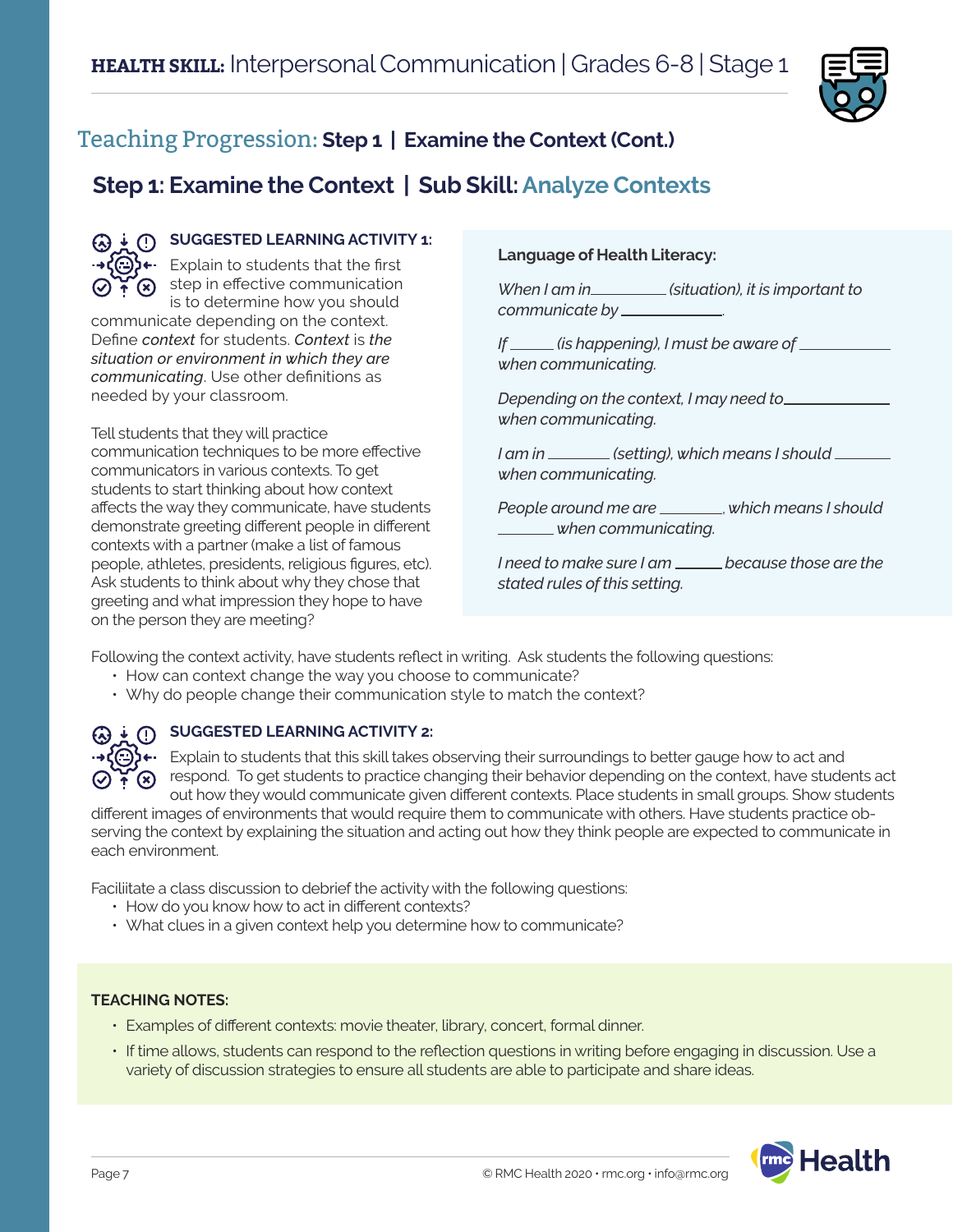

## Teaching Progression: **Step 1 | Examine the Context (Cont.)**



#### **SUGGESTED LEARNING ACTIVITY 4:**

Explain to students that understanding the context helps us know how we should speak and act. Tell students that we change our behavior depending on the context in order to match the situation. Tell students that we sometimes don't know how to act given the context.

Explain to students that the following questions can help determine how they will want to communicate depending on the context:

- What is the setting (casual, professional, school, sports, church)?
- How are other people acting or communicating?
- Are there rules in place to guide how I am expected to communicate?

Provide an example of a context to the class and model responding to the questions. Then, place students into small groups (3-4). Provide each group with an example of a context and prompt the group to answer the questions above to analyze the context.

#### **(A)**  $\frac{1}{2}$  **(I) SUGGESTED LEARNING ACTIVITY 5:**

Tell students that they are going to create a skit to demonstrate people switching communication styles for the context. Place students into small groups (3-4) to create their skits.  $\bigcirc$  +  $\bigcirc$ 

Tell students that their skits need to show the audience how people switch their communication style between various environments. Explain to students that their skit must include two scenes: one where the person knows how to act and is comfortable communicating, and the second scene where a person would need to ask themselves the three questions above to figure out how to act. Have groups perform their skits for the class.

After groups present, have students write responses or discuss the following reflection questions:

- How does context influence my communication style?
- What can I do if I am unfamiliar with the context and unsure of how to communicate?
- Why is context the first step when working toward effective communication?

#### **TEACHING NOTES:**

• Model and provide the *Language of Health Literacy* to support student writing or discussion.